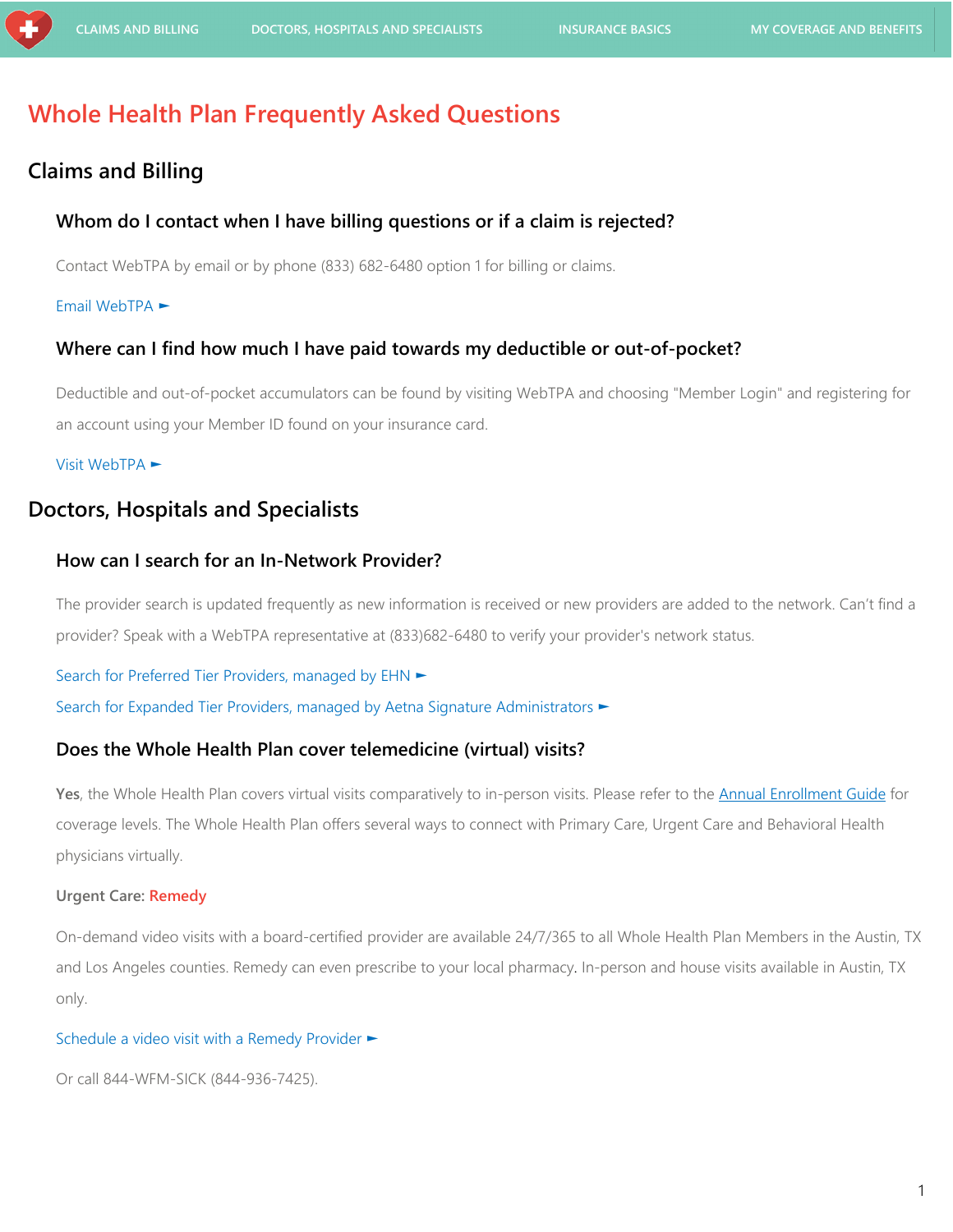**Primary Care: Whole Foods Market Medical + Wellness Centers**

#### **Austin Area**

**Whole Foods Market Medical + Wellness Centers at Austin**

**Phone:** (512)541-0500

Location: 851 W. 6<sup>th</sup> Street, Austin, TX 78703

#### [Email ►](mailto:SW.AMW.INFO@wholefoods.com?subject=Request%20to%20Schedule%20Video%20Visit)

#### [Website ►](http://wfmmedical.com/)

**Virtual Visit Instructions:** Call or email the Medical + Wellness Center directly to start a virtual visit.

| Los Angeles Area                                                                                              |                                                                                                                                                                                               |
|---------------------------------------------------------------------------------------------------------------|-----------------------------------------------------------------------------------------------------------------------------------------------------------------------------------------------|
|                                                                                                               | Whole Foods Market Medical + Wellness Centers at Glendale Whole Foods Market Medical + Wellness Centers at Providence                                                                         |
| Phone: (818) 844-2300                                                                                         | Phone: (888) 629-3186                                                                                                                                                                         |
| <b>Location:</b> 800 S. Central Ave., Suite 300, Glendale, CA                                                 | Location: Santa Monica, Playa Vista, Burbank, and Tarzana                                                                                                                                     |
| Email                                                                                                         | $Email \rightarrow$                                                                                                                                                                           |
| Website $\blacktriangleright$                                                                                 | Website $\blacktriangleright$                                                                                                                                                                 |
| Virtual Visit Instructions: Call or email the Medical + Wellness<br>Center directly to start a virtual visit. | Virtual Visit Instructions: Visit the website $\rightarrow$ scroll down to the<br>bottom of the page $\rightarrow$ select preferred provider & click $\rightarrow$<br>schedule an appointment |

#### **Behavioral Health: Spring Health**

Spring Health believes mental healthcare is not a "one size fits all" approach, instead utilizing an approach they call Precision Mental Healthcare to predict the right treatment to the right person at the right time and ultimately accelerate recovery.

#### [Schedule a video visit with a Behavioral Health Provider](https://springhealth.acemlnc.com/lt.php?notrack=1&s=bHRob21wc29uQHNwcmluZ2hlYWx0aC5jb20=&i=100A176A33A517) ►

#### <span id="page-1-0"></span>**I'm pregnant. Does the Whole Health Plan have a maternity support program?**

Yes, the Whole Health Plan's maternity support program is managed by the **Whole Health Care Team**. Our team of doctors, nurse practitioners and care coordinators offer guidance throughout your pregnancy, whether it's help finding in-network providers, facilities or tools and resources for before, during and after pregnancy.

#### [Email ►](mailto:whole.health.care.team@wholefoods.com)

Phone: (888) 629-3186

## <span id="page-1-1"></span>**Insurance Basics**

## **Is the Whole Health Plan considered a PPO (Preferred Provider Organization) Plan?**

The Whole Health Plan with PWA is a PPO plan; the Whole Health Plan with HSA is a qualified High Deductible Health Plan (HDHP).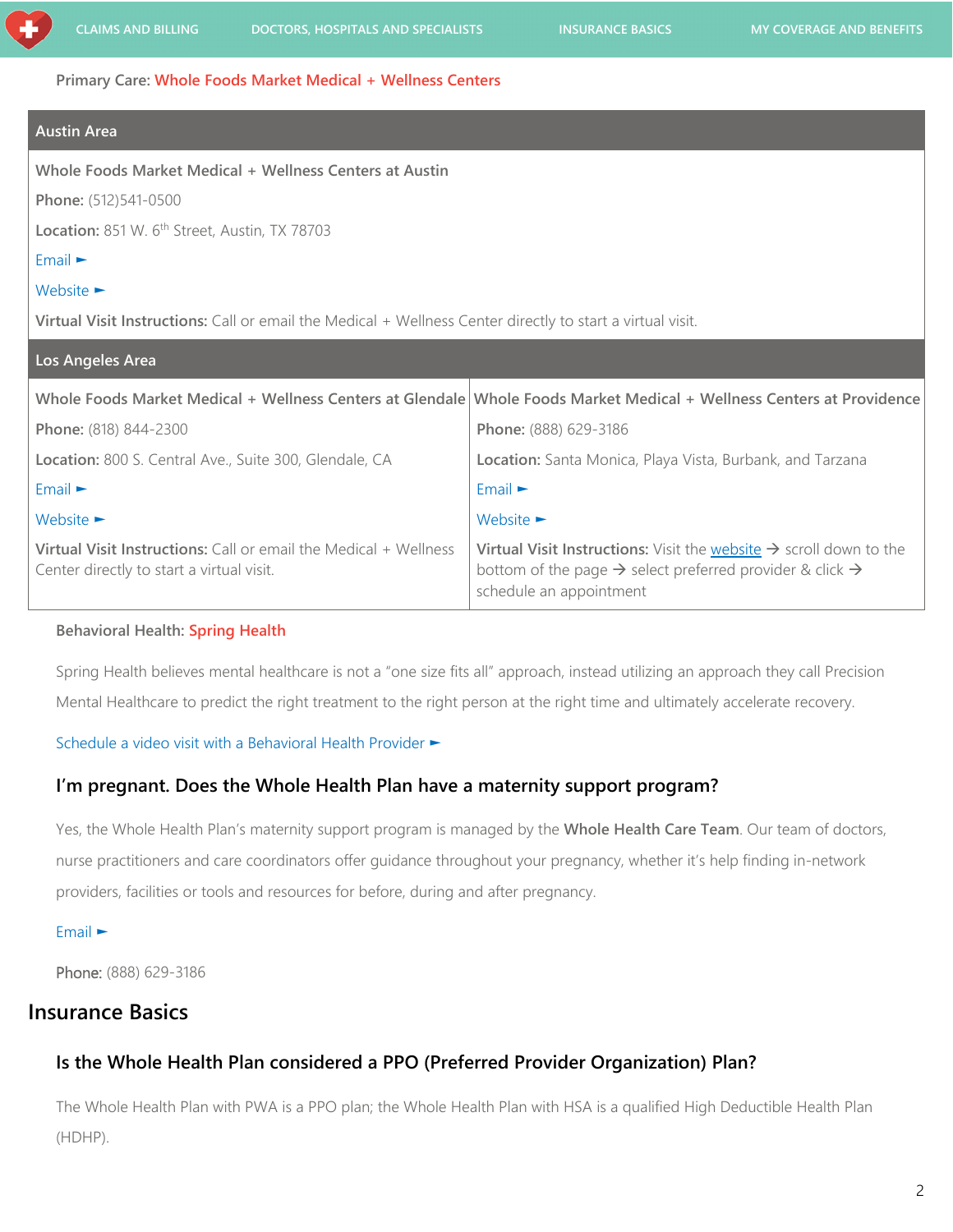## **What is a Primary Care Physician (PCP)?**

A physician or other medical professional who serves as a member's first contact with a company's health care system. Also known as a primary care provider, personal care physician, or personal care provider.

## **What is a deductible?**

The amount you pay for covered health care services before your insurance plan starts to pay. For example, with an \$1875 deductible, you pay the first \$1,875 of covered services yourself. Note: There are certain services, such as preventative care, that **do not** require you to meet your deductible before the health plan covers the cost. Please refer to the [Annual Enrollment Guide](http://wfm.employershealthnetwork.com/wp-content/uploads/2020/12/WFM_2021-AE-Whole-Health-Plan-Guide_101920_FINAL_rev.pdf) for more information.

## **What is a covered benefit?**

The health care items or services covered under a health insurance plan. A covered benefit does not mean it's free, rather covered under the Health Plan, meaning the health plan will pay a portion of the service after your deductible is reached. For example, the Whole Health Plan covers charges related to a broken arm (hospital stay, cast, physical therapy) but does not cover elective cosmetic surgery. In the case of elective cosmetic surgery, the member would bear 100% of the surgery costs.

### **What is an out-of-pocket maximum?**

The most you have to pay for covered services in a plan year. After you spend this amount on deductibles, copayments, and coinsurance for in-network care and services, the Whole Health Plan pays 100% of the costs of covered benefits.

## <span id="page-2-0"></span>**What is the difference between the Preferred Tier and the Expanded Tier?**

 $\triangleright$  The Preferred Tier is a curated network of recognized local providers, clinics, and hospitals in Los Angeles, Ventura and Orange Counties in California. Members receive an even greater benefit when utilizing Tier 1 Network managed by Employers Health Network (EHN), administered by WebTPA.

#### Search for a [Preferred Tier](https://members.ehnconnects.com/?lat=30.3437504&lng=-97.68910919999999&distance=20&page=1&searchType=Provider&size=10) provider ►

Or call 833-682-6480 to speak with a WebTPA member services representative

 $\triangleright$  The Expanded Tier is a national network of providers, clinics and hospitals through Aetna Signature Administrators to receive care at the standard benefit level, administered by WebTPA.

#### [Search for an Expanded Tier](https://www.aetna.com/dsepublic/#/contentPage?page=providerSearchLanding&site_id=asa&language=en) Provider ►

Or call 833-682-6480 to speak with a WebTPA member services representative

 $\triangleright$  Hospitals, urgent care, primary care physicians and specialist not within the Preferred or Expanded Tiers are considered "Out-of-Network." The Out-of-Network tier contains a very high deductible and out-of-pocket maximum.

[Refer to the 2021 Annual Enrollment guide for information on plan tiers ►](http://wfm.employershealthnetwork.com/wp-content/uploads/2020/12/WFM_2021-AE-Whole-Health-Plan-Guide_101920_FINAL_rev.pdf)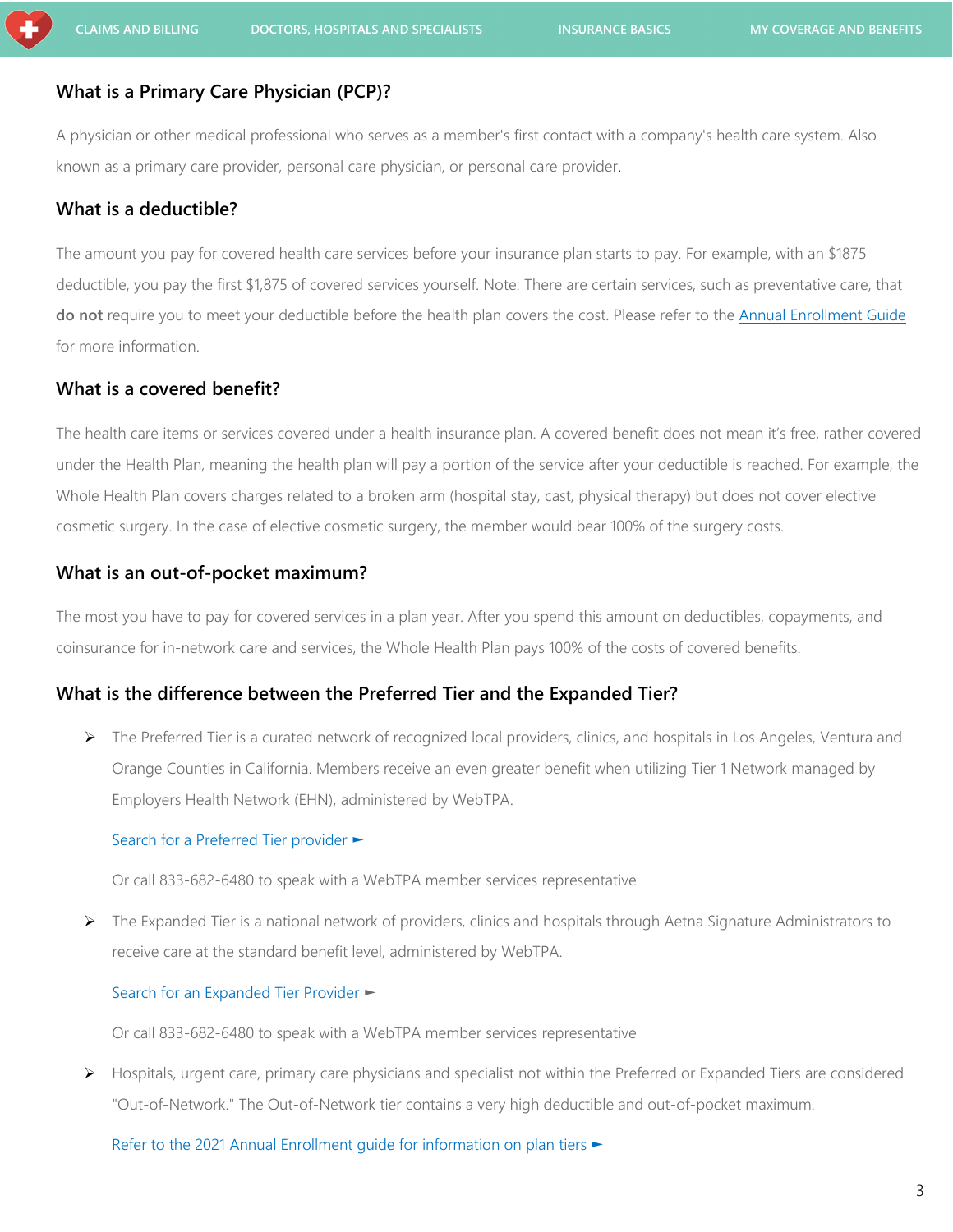## **What insurance group do I put when filling out forms for things like school?**

The insurance carrier for the Whole Health Plan is WebTPA.

## **How do I access my healthcare information online?**

Register a WebTPA account online, choose "Member Login" and register for an account using your Member ID found on your insurance card.

[Register a WebTPA](https://www.webtpa.com/) account online ►

## <span id="page-3-0"></span>**My Coverage and Benefits**

## **Who is my medical insurance carrier?**

**WebTPA is the Whole Health Plan's insurance carrier** responsible for administering benefits, regardless of the health plan tier. The **Preferred Tier** is managed by Employers Health Network (EHN), while Aetna Signature Administrators manage the **Expanded Tier**. EHN/Aetna is not your insurance carrier; they are provider networks. For questions regarding your eligibility, benefits, medical claims, or participating providers, call WebTPA at (833)682-6480.

[Learn about the difference between health plan tiers ►](#page-2-0)

#### [Visit WebTPA ►](https://www.webtpa.com/)

For more information, refer to the [Annual Enrollment Guide](http://wfm.employershealthnetwork.com/wp-content/uploads/2020/12/WFM_2021-AE-Whole-Health-Plan-Guide_101920_FINAL_rev.pdf)

## **Who is my prescription insurance carrier?**

**SouthernScripts** is the Whole Health Plan's prescription benefits manager. SouthernScripts administers your prescription benefits for the Health Plan. For questions regarding your benefits, pharmacy claims, or participating providers, call SouthernScripts at (833)682-6480.

[Search for an In-Network pharmacy](https://www.rxclearinghouse.com/pharmacylocationlocator.aspx?BIN=015433) ►

[Register to access deductible and out-of-pocket accumulators and prescription history](https://members.rxclearinghouse.com/Register.aspx) ►

# **I was denied coverage, a claim, or received erroneous charges on my explanation of benefits (EOB); whom do I contact?**

To access specific information about your coverage or claims, contact WebTPA by phone at (833)682-6480.

## **Are Preventive services covered 100% by the Health Plan?**

Preventative care is free to the member when using an In-Network Provider, regardless of Health Plan Tier (Preferred/Expanded) or Health Plan Funding Type (PWA/HSA). Sick care is not considered a preventive service.

[Full list of prevent](https://www.hhs.gov/healthcare/about-the-aca/preventive-care/index.html)ative services ►